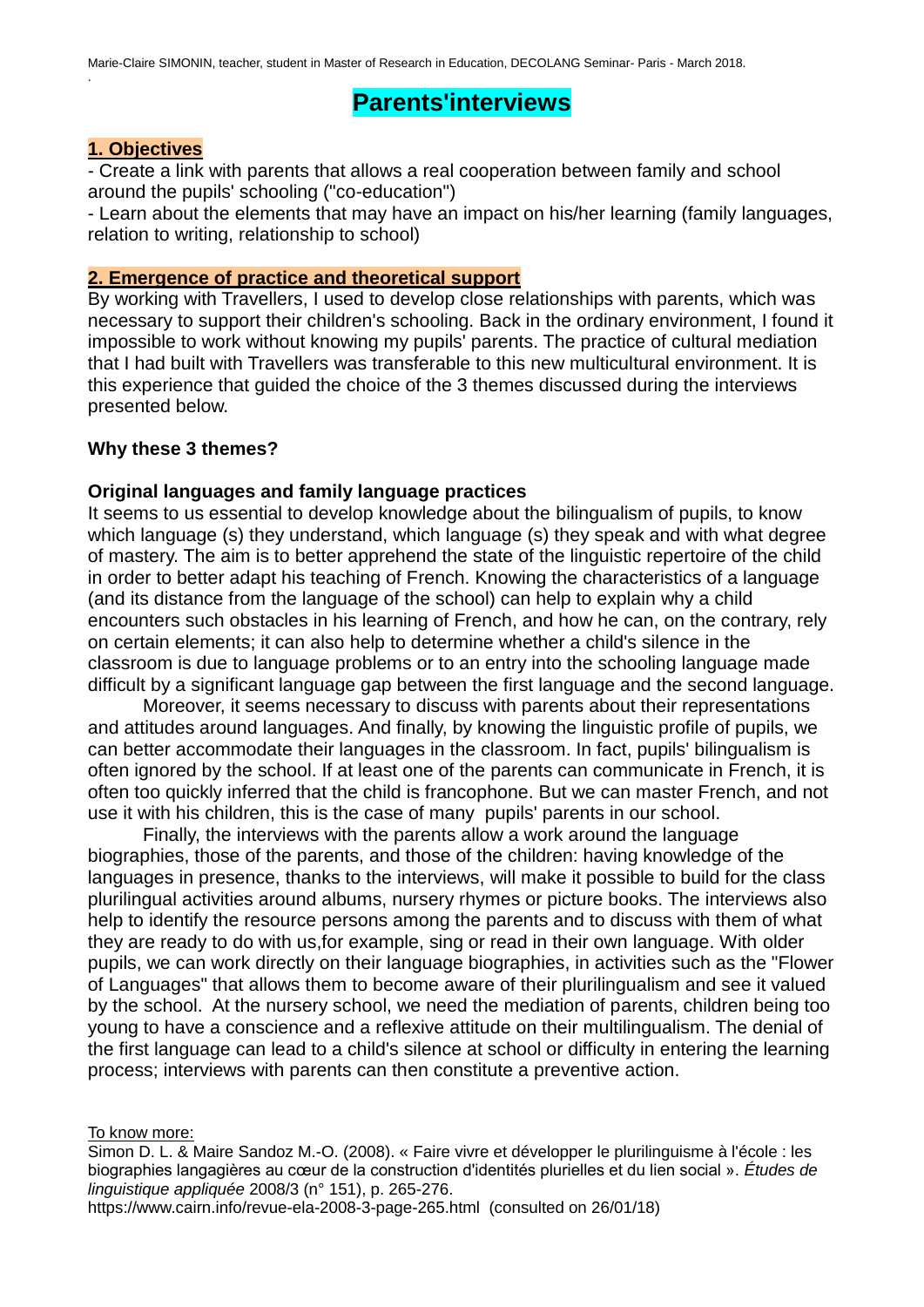## **The parents' relation to writing**

.

**The** child's **"reader project"** is an essential element to promote his entry into writing. The "reader project" is constructed upstream of reading, both in the family and in nursery school. It can be defined as the set of representations that the child has built from reading and from his learning through his experiences of writing. It can be evaluated by asking these types of questions: What utility for you to learn reading? What is it going to do for you? How do we read? What happens when an adult reads? An elaborate reader project helps a child to enter reading, because "When the child knows where he is heading, he can be an actor of his own learning" (Ouzoulias, 2002, p.11).

Teachers specialising in teaching assistance, who work with a pupil with learning difficulties in reading, often begin by interviewing the child to evaluate his reading project. Here the interview with parents has the function of estimating the family practices and representations around the writing on which the child will be able to rely to make a representation of the writing. It also allows parents to consider how they can help their child get into writing, even if they are illiterate.

More deeply, as the school is a world of writing, children need to be introduced to school practices, especially if they have not been in their family: it is good for teachers to know for which children it will be necessary to support the entry in the writing and to explain the instructions of the school.

The sociologist Bernard Lahire, in Tableau de famille (1995), has shown, through a gallery of portraits of children from working-class backgrounds who have been successful in school, that their families had in common to use and transmit certain written practices such as "domestic managerial writings, objectification and time planning" which denote a certain cognitive organisation necessary for school adaptation.

#### To know more:

Ouzoulias A. (2002). *L'apprenti lecteur en difficulté. Évaluer, comprendre, aider.* Retz. Lahire B. (1995). *Tableaux de famille. Heurs et malheurs scolaires en milieux populaires*. Paris : Le Seuil/ Gallimard.

For a reading report, see on the website of the French Institute of Education (ifé) : [http://litterature.ens-lyon.fr/litterature/dossiers/litteratie/sociologie-anthropologie/bernard-lahire](http://litterature.ens-lyon.fr/litterature/dossiers/litteratie/sociologie-anthropologie/bernard-lahire-tableaux-de-famille-haut)[tableaux-de-famille-hautes-etudes-seuil-1995](http://litterature.ens-lyon.fr/litterature/dossiers/litteratie/sociologie-anthropologie/bernard-lahire-tableaux-de-famille-haut) (consulted on 20/01/18)

## **The relation to school**

The interview with parents also aims to identify the relationship to the school of families. Presumably it will be easier for parents who have been to school to understand the school's expectations and to engage in dialogue with teachers. Some migrants have not had the experience of nursery school: if so, the teacher can explain what is learned in nursery school and how it is a preparation for the following schooling.

These interviews also constitute the premises for genuine cooperation between school and parents, for a balanced relationship (which is not an overarching attitude on the part of teachers) and for an open and respectful dialogue around the education and the schooling of the child, what is called co-education.

#### To know more:

An interview with Catherine Hurtig-Delattre (who published in 2016 *La coéducation à l'école c'est possible !* Aux Editions Chronique sociale) :

<http://www.cafepedagogique.net/lexpresso/Pages/2017/02/10022017Article636223109155675326.aspx> (consulted on 28/01/18)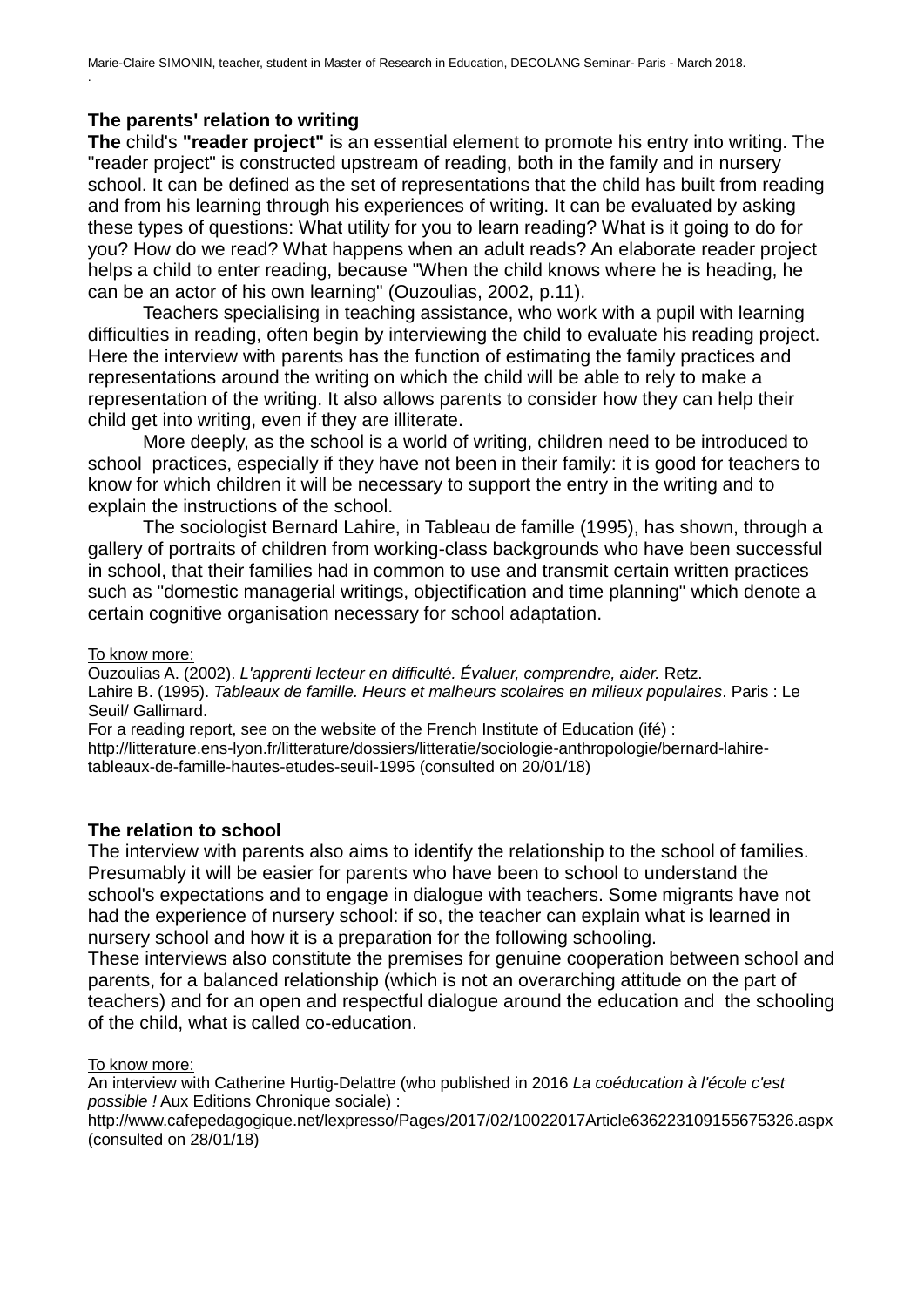## **3. Implementation**

.

**We meet all the families** over a period of at least 20 minutes. When possible, we prefer to meet the whole family, with the child concerned and the siblings**.**

**Interview grid on 3 themes: countries and languages of origin**: questions on migratory routes and **linguistic repertoires** of family members and how they are broken down according to the interlocutor and the moment.

**parents'relation to writing** and in which languages?

**parents'relation to school,** their school history, their diplomas, their professional qualifications; did they go to nursery school?

## **Preamble to the interview**

The teacher always begins by explaining the purpose of the interview to the parents stating that the answers given will help to better know the child and to adapt teaching more effectively; it is also indicated that establishing a relationship of confidence between the family and the school will be beneficial for the child. It is always added that they are under no obligation to answer a question they might consider indiscreet and that everything that will be said here is confidential.

## **The interview grid**

Each question is asked for the father, mother and pupil of the class, but also, in some cases, for the other members of the siblings. It often happens that some of them have already passed into our class, in which case the interview will be facilitated by the already established relationship.

The grid is conceived as a framework that the teacher can follow very freely, it simply serves as a guide to the interview that takes place in the form of an open discussion. The questions are deliberately not written, but only listed in the form of topics to be addressed in a free order and according to the interlocutors present. The teacher takes notes as the discussion progresses. He does this in a table with 3 columns for the answers: one for the father, one for the mother, and one for the child.

The public in our school is nowadays called "super diversity"; depending on the welcomed family, the different themes will take on a different importance and colour, some may not even be addressed. And sometimes, the interview may also cover other topics, depending on the parents' request. Each teacher in the school gives a personal colouration to the interview or according to his teaching class level: thus, the younger section teacher insists more particularly on the well-being of the child (separation, sleep, nutrition) . Finally, questions are also the pretext for explaining what we do at school.

 In the grid below, the first column presents the topics addressed as they are written in our grid, the second column declines the question as it might be asked in situation.

| Interview guide                                                                                                    | Proposals for the formulation of questions                                                                                                                                                                                                               |
|--------------------------------------------------------------------------------------------------------------------|----------------------------------------------------------------------------------------------------------------------------------------------------------------------------------------------------------------------------------------------------------|
| <b>Family history</b>                                                                                              |                                                                                                                                                                                                                                                          |
| native country<br>year of arrival in France<br>other countries crossed<br>siblings<br>pupil's position in siblings | Where are you from?<br>When did you arrive in France? (to the father, and to the<br>mother) Have you stayed in other countries?<br>How many children do you have? What age (s)?<br>What position does the pupil of this class occupy in the<br>siblings? |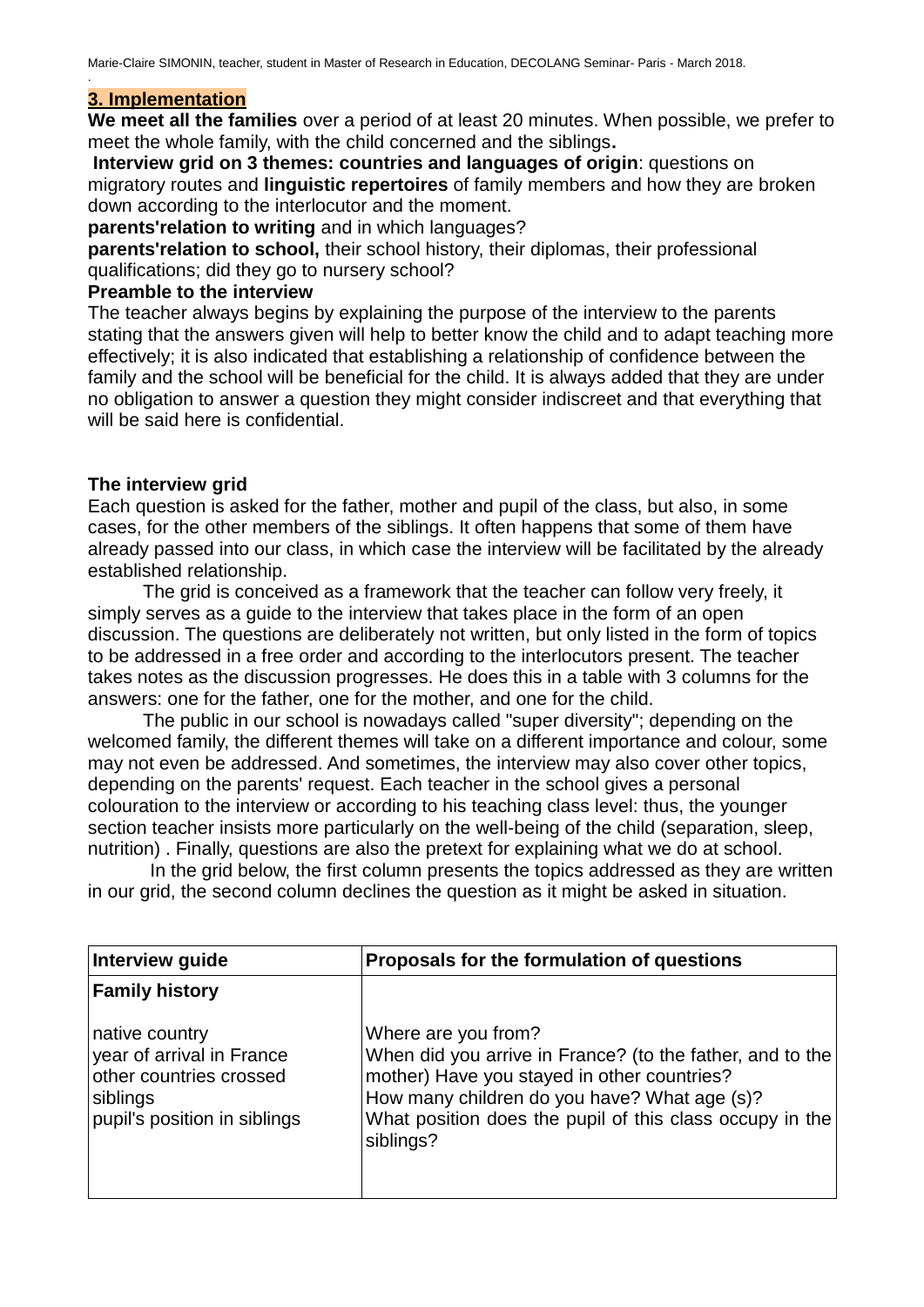$\mathbf{I}$ 

 $\mathbf{I}$ 

| Languages of the family          |                                                                                                    |
|----------------------------------|----------------------------------------------------------------------------------------------------|
|                                  | What language (s) do you speak at home?                                                            |
|                                  | With which interlocutors? with your spouse? with your                                              |
| understood                       | children? or with that child and that other? In what types                                         |
| spoken                           | of situations?                                                                                     |
| heard                            | What language (s) does your child understand, speak,<br>hear?                                      |
| nursery rythmes, songs, tales?   | Do you sing with your child, tell him/her tales? In which<br>language (s)?                         |
| (degree of mastery of the mother | How does your child master his/her first language (s)?                                             |
| tongue)                          | Does he understand it? Does he express himself easily,                                             |
|                                  | do you understand him?                                                                             |
| <b>Read/write: pratices</b>      |                                                                                                    |
| utility reading                  | Do you have a personal practice of reading? What type?                                             |
| pleasure reading                 | What do you read? The newspaper, novels,  Does                                                     |
| (books, library)                 | your child see you reading, writing?                                                               |
| in which languages?              | In which languages? With what type of writing or                                                   |
| what alphabet?                   | alphabet?                                                                                          |
| project for the child?           | What are you planning for your child's future?                                                     |
| <b>Perception of the school</b>  |                                                                                                    |
| schooling?                       | How was your own schooling (and in which country)?                                                 |
| well lived?                      | Have you experienced it in a positive way?                                                         |
| nursery school?                  | Did you go to nursery school?                                                                      |
|                                  | Do you have any diplomas? Professional qualifications?                                             |
|                                  | What kind of work do you do?                                                                       |
| <b>Comments</b>                  | Personal notes space: teacher's observations,<br>information on points other than those specified. |

## **4. Impact**

.

## **Interviews very interesting and beneficial in several ways**

First of all, the parents are all present, which means that school is important to them and that they value their child's schooling.

## **Enhanced relationships with parents**

We could fear that parents consider our approach as indiscreet or intrusive. This is not the case; on the contrary, they are generally touched that we are interested in their story, and, not only they speak easily and with confidence, but also it is not uncommon for them to thank us warmly (some with great emotion). They feel recognised as interlocutors by the school and see their background and their bi / multilingualism valued (which they often did not see as something positive, their languages being often socially depreciated). Thus parents are numerous (from Mayotte, or Ivory Coast) to have been educated directly at CP (without attending nursery school), to have had to learn French and, at the same time, learn to speak it, read it and write it. In addition, many parents, from the departments and territories of Outremer or former French colonies, have suffered, as children, from linguistic discrimination at school and have integrated a devalued representation of their languages. Attitudes towards the use of French at home are very varied. Some parents want to speak French at home when they do not master it well (to learn from their children, or because